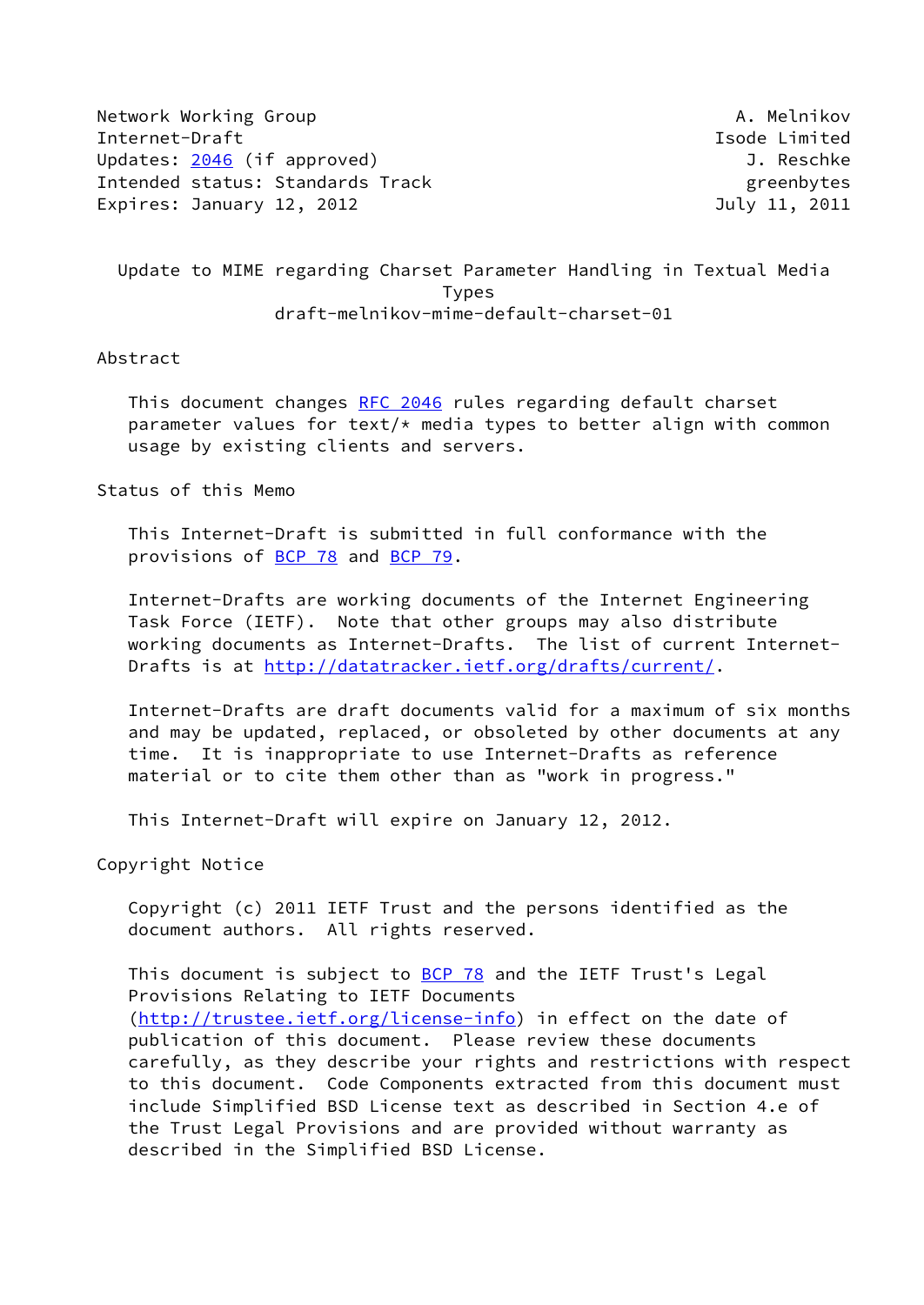| Internet-Draft | MIME Charset Default Update | July 2011 |
|----------------|-----------------------------|-----------|
|                |                             |           |

## Table of Contents

|      | Introduction and overview 3                        |  |
|------|----------------------------------------------------|--|
| 2.   | Conventions Used in This Document 3                |  |
| 3.   | New rules for default charset parameter values for |  |
|      | text/* media types $\ldots$ 3                      |  |
| 4.   | Default charset parameter value for text/plain     |  |
|      |                                                    |  |
| 5.   | Security Considerations $\frac{4}{5}$              |  |
| 6.   | IANA Considerations $\frac{4}{5}$                  |  |
| 7.   |                                                    |  |
| 7.1. | Normative References $\frac{4}{5}$                 |  |
| 7.2. | Informative References 5                           |  |
|      | Appendix A. Acknowledgements 5                     |  |
|      |                                                    |  |
|      |                                                    |  |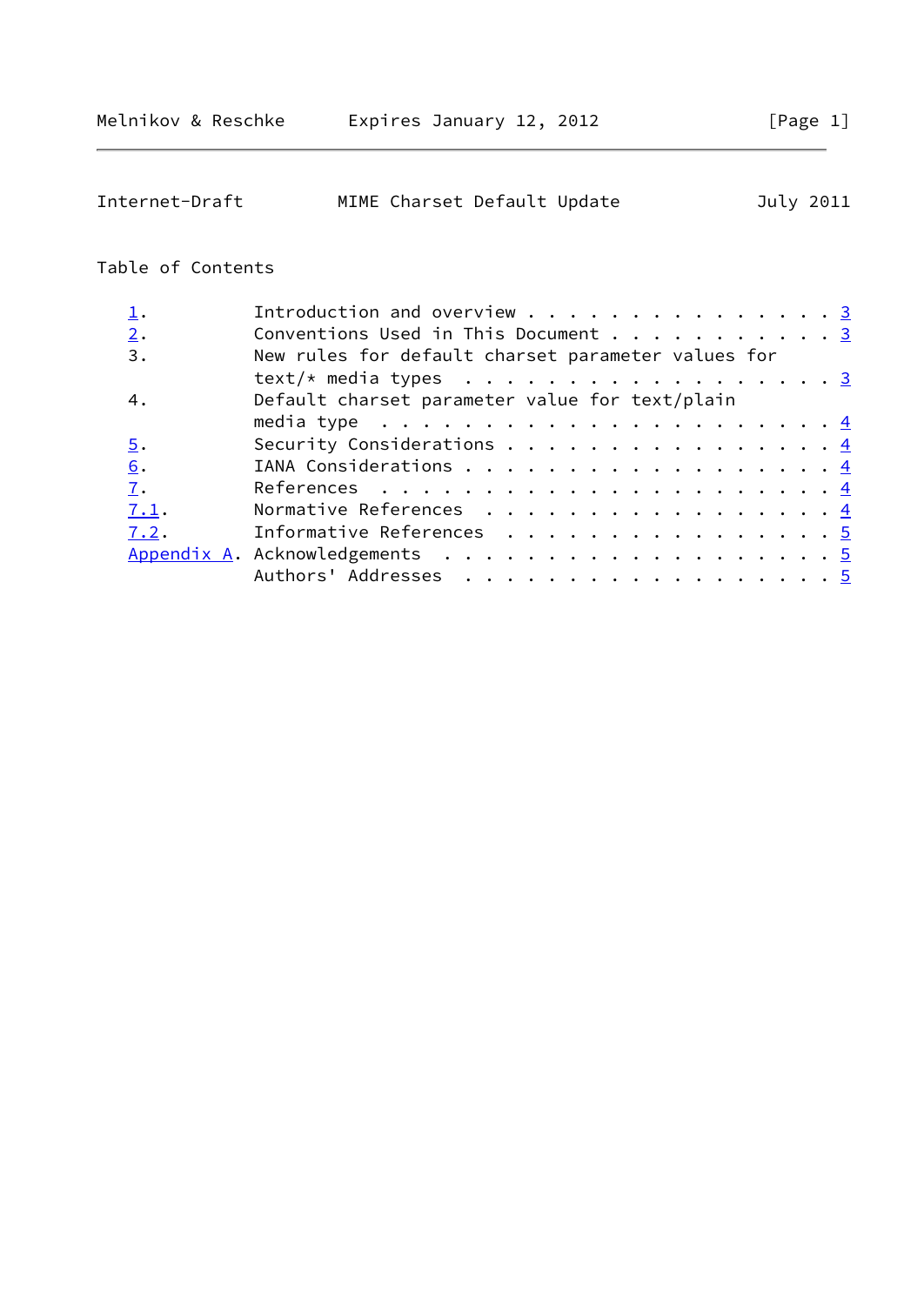<span id="page-2-1"></span>

| Internet-Draft | MIME Charset Default Update | July 2011 |
|----------------|-----------------------------|-----------|
|----------------|-----------------------------|-----------|

## <span id="page-2-0"></span>[1](#page-2-0). Introduction and overview

 [RFC2046] specified that the default charset parameter (i.e. the value used when it is not specified) is "US-ASCII". [\[RFC2616](https://datatracker.ietf.org/doc/pdf/rfc2616)] changed the default for use by HTTP to be "ISO-8859-1". This encoding is not very common for new text/ $*$  media types and a special rule in HTTP adds confusion about which specification ([\[RFC2046](https://datatracker.ietf.org/doc/pdf/rfc2046)] or [\[RFC2616](https://datatracker.ietf.org/doc/pdf/rfc2616)]) is authoritative in regards to the default charset for text/\* media types.  $\lceil \lceil \text{anchor2: At the time of writing of this} \rceil$  document the IETF HTTPBIS WG is working on an update to [RFC 2616](https://datatracker.ietf.org/doc/pdf/rfc2616) which removes the default charset of "ISO-8859-1" for "text/\*" media types. It is expected that the set of HTTPBIs documents will reference this document in order to use the updated rules of default charset in "text/\*" media types.]]

Many complex text subtypes such as text/html [\[RFC2854](https://datatracker.ietf.org/doc/pdf/rfc2854)] and text/xml [\[RFC3023](https://datatracker.ietf.org/doc/pdf/rfc3023)] have internal (to their format) means of describing the charset. Many existing User Agents ignore the default of "US-ASCII" rule for at least text/html and text/xml.

This document changes [RFC 2046](https://datatracker.ietf.org/doc/pdf/rfc2046) rules regarding default charset parameter values for text/ $*$  media types to better align with common usage by existing clients and servers.

<span id="page-2-2"></span>[2](#page-2-2). Conventions Used in This Document

 The key words "MUST", "MUST NOT", "REQUIRED", "SHALL", "SHALL NOT", "SHOULD", "SHOULD NOT", "RECOMMENDED", "MAY", and "OPTIONAL" in this document are to be interpreted as described in [\[RFC2119](https://datatracker.ietf.org/doc/pdf/rfc2119)].

<span id="page-2-3"></span> $3.$  $3.$  New rules for default charset parameter values for text/ $*$  media types

Section [4.1.2 of \[RFC2046\]](https://datatracker.ietf.org/doc/pdf/rfc2046#section-4.1.2) says: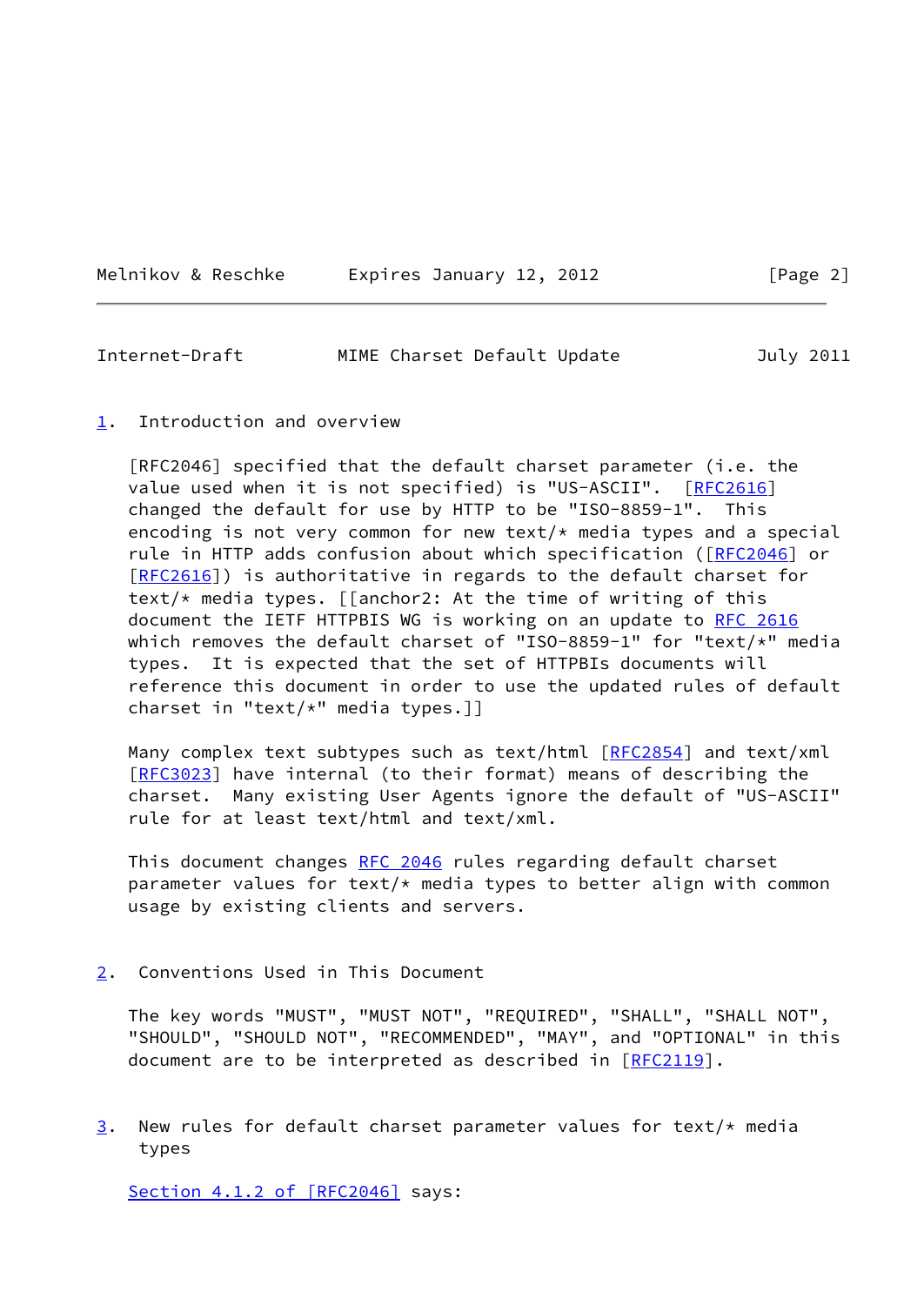"The default character set, which must be assumed in the absence of a charset parameter, is US-ASCII."

 As explained in the Introduction section this rule is considered to be outdated, so this document replaces it with the following set of rules:

 Each subtype of the "text" media type which uses the "charset" parameter can define its own default value for the "charset" parameter, including absence of any default.

| Melnikov & Reschke | Expires January 12, 2012 |  | [Page 3] |
|--------------------|--------------------------|--|----------|
|--------------------|--------------------------|--|----------|

<span id="page-3-0"></span>Internet-Draft MIME Charset Default Update July 2011

In order to improve interoperability with deployed agents, "text/ $*$ " media type definitions SHOULD either a) specify that the "charset" parameter is not used for the defined subtype, because the charset information is transported inside the payload (as in "text/xml") or b) require explicit unconditional inclusion of the "charset" parameter eliminating the need for a default value. In accordance with option (a), above, "text/\*" media types that can transport charset information inside the corresponding payloads, specifically including "text/html" and "text/xml", SHOULD NOT specify the use of a "charset" parameter, nor any default value, in order to avoid conflicting interpretations should the charset parameter value and the value specified in the payload disagree.

 New subtypes of the "text" media type, thus, SHOULD NOT define a default "charset" value. If there is a strong reason to do so despite this advice, they SHOULD use the "UTF-8" [\[RFC3629](https://datatracker.ietf.org/doc/pdf/rfc3629)] charset as the default.

 Specifications of how to specify the "charset" parameter, and what default value, if any, is used, are subtype-specific, NOT protocol specific. Protocols that use MIME, therefore, MUST NOT override default charset values for "text/\*" media types to be different for their specific protocol. The protocol definitions MUST leave that to the subtype definitions.

<span id="page-3-1"></span>[4](#page-3-1). Default charset parameter value for text/plain media type

The default charset parameter value for text/plain is unchanged from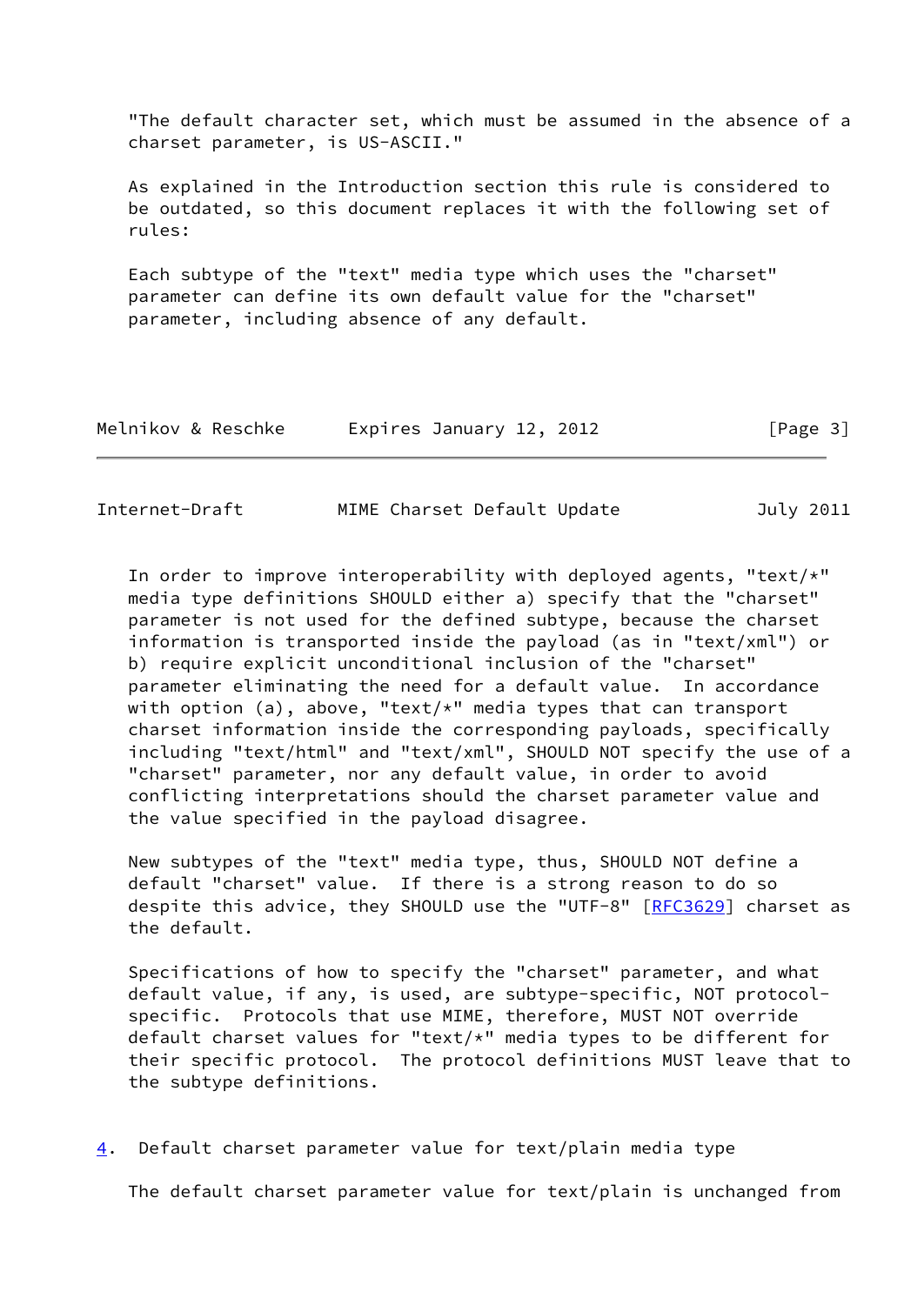[\[RFC2046](https://datatracker.ietf.org/doc/pdf/rfc2046)] and remains as "US-ASCII".

<span id="page-4-0"></span>[5](#page-4-0). Security Considerations

 TBD. Guessing of default charset is a security problem. Conflicting information in-band vs out-of-band is also a security problem.

<span id="page-4-1"></span>[6](#page-4-1). IANA Considerations

 This document asks IANA to update the "text" subregistry of the Media Types registry to additionally point to this document.

- <span id="page-4-2"></span>[7](#page-4-2). References
- <span id="page-4-3"></span>[7.1](#page-4-3). Normative References

| Melnikov & Reschke | Expires January 12, 2012 | [Page 4] |
|--------------------|--------------------------|----------|
|                    |                          |          |

<span id="page-4-5"></span>

| Internet-Draft |  | MIME Charset Default Update | July 2011 |
|----------------|--|-----------------------------|-----------|
|----------------|--|-----------------------------|-----------|

- [RFC2046] Freed, N. and N. Borenstein, "Multipurpose Internet Mail Extensions (MIME) Part Two: Media Types", [RFC 2046](https://datatracker.ietf.org/doc/pdf/rfc2046), November 1996.
- [RFC2119] Bradner, S., "Key words for use in RFCs to Indicate Requirement Levels", [BCP 14](https://datatracker.ietf.org/doc/pdf/bcp14), [RFC 2119](https://datatracker.ietf.org/doc/pdf/rfc2119), March 1997.
- [RFC3629] Yergeau, F., "UTF-8, a transformation format of ISO 10646", STD 63, [RFC 3629,](https://datatracker.ietf.org/doc/pdf/rfc3629) November 2003.

<span id="page-4-4"></span>[7.2](#page-4-4). Informative References

- [RFC2616] Fielding, R., Gettys, J., Mogul, J., Frystyk, H., Masinter, L., Leach, P., and T. Berners-Lee, "Hypertext Transfer Protocol --  $HTTP/1.1$ ", [RFC 2616,](https://datatracker.ietf.org/doc/pdf/rfc2616) June 1999.
- [RFC2854] Connolly, D. and L. Masinter, "The 'text/html' Media Type", [RFC 2854](https://datatracker.ietf.org/doc/pdf/rfc2854), June 2000.
- [RFC3023] Murata, M., St. Laurent, S., and D. Kohn, "XML Media Types", [RFC 3023,](https://datatracker.ietf.org/doc/pdf/rfc3023) January 2001.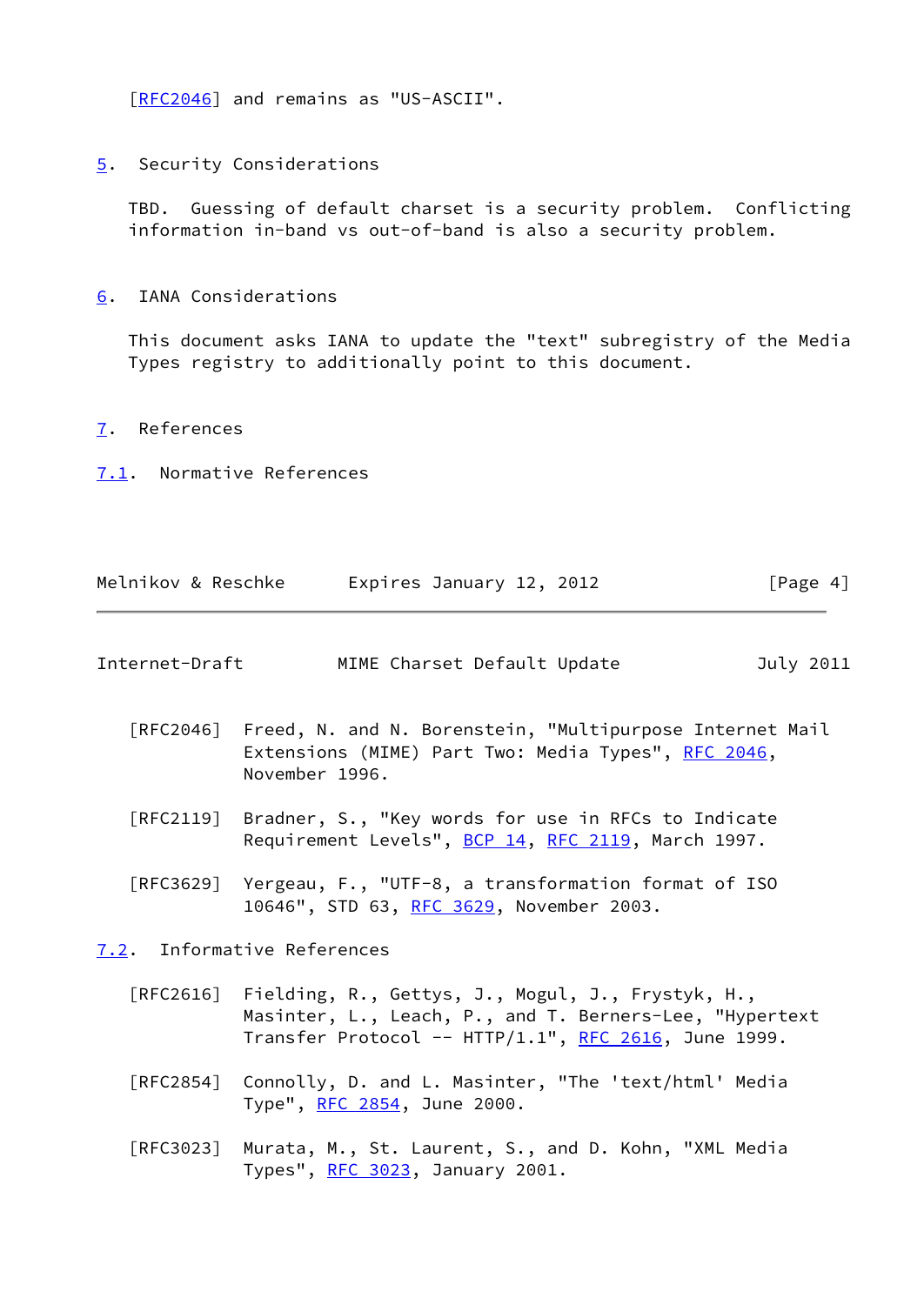<span id="page-5-0"></span>[Appendix A.](#page-5-0) Acknowledgements

 Many thanks to Ned Freed and John Klensin for comments and ideas that motivated creation of this document, and to Barry Leiba for suggested text.

Authors' Addresses

 Alexey Melnikov Isode Limited 5 Castle Business Village 36 Station Road Hampton, Middlesex TW12 2BX UK

Email: Alexey.Melnikov@isode.com

 Julian F. Reschke greenbytes GmbH Hafenweg 16 Muenster, NW 48155 Germany

| Melnikov & Reschke | Expires January 12, 2012    | [Page 5]  |  |
|--------------------|-----------------------------|-----------|--|
| Internet-Draft     | MIME Charset Default Update | July 2011 |  |

 Email: julian.reschke@greenbytes.de URI: <http://greenbytes.de/tech/webdav/>